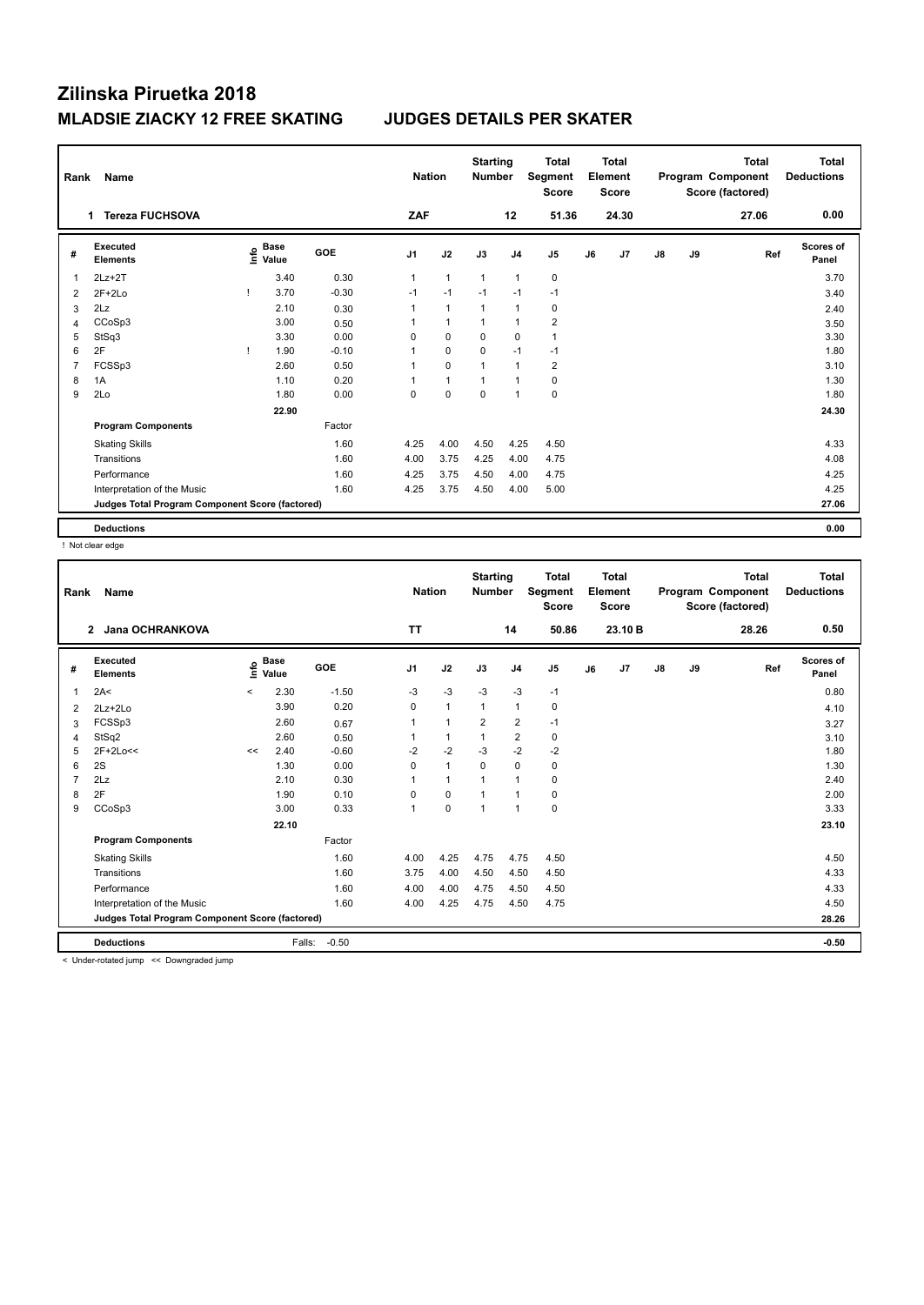| Rank           | Name                                            |                                           |         |                | <b>Nation</b> | <b>Starting</b><br>Number |                | <b>Total</b><br>Segment<br><b>Score</b> |    | Total<br>Element<br><b>Score</b> |    |    | <b>Total</b><br>Program Component<br>Score (factored) |     | <b>Total</b><br><b>Deductions</b> |
|----------------|-------------------------------------------------|-------------------------------------------|---------|----------------|---------------|---------------------------|----------------|-----------------------------------------|----|----------------------------------|----|----|-------------------------------------------------------|-----|-----------------------------------|
|                | 3 Terezia POCSOVA                               |                                           |         | <b>BAJ</b>     |               |                           | 11             | 49.74                                   |    | 23.60                            |    |    | 26.14                                                 |     | 0.00                              |
| #              | Executed<br><b>Elements</b>                     | $\frac{e}{E}$ Base<br>$\frac{E}{E}$ Value | GOE     | J1             | J2            | J3                        | J4             | J <sub>5</sub>                          | J6 | J7                               | J8 | J9 |                                                       | Ref | Scores of<br>Panel                |
| $\overline{1}$ | 2Lo+2Lo                                         | 3.60                                      | 0.00    | $\mathbf 0$    | $\mathbf 0$   | 0                         | 0              | $\mathbf 0$                             |    |                                  |    |    |                                                       |     | 3.60                              |
| $\overline{2}$ | 2Lz                                             | 2.10                                      | 0.00    | $\mathbf 0$    | 0             | $-1$                      | 0              | $\mathbf 0$                             |    |                                  |    |    |                                                       |     | 2.10                              |
| 3              | $2F+2T$                                         | 3.20                                      | 0.10    | $\mathbf 0$    | $\mathbf{1}$  | $\mathbf{1}$              | 0              | $\mathbf 0$                             |    |                                  |    |    |                                                       |     | 3.30                              |
| $\overline{4}$ | CCoSp3                                          | 3.00                                      | 0.50    | $\mathbf{1}$   | $\mathbf{1}$  | $\mathbf{1}$              | $\mathbf{1}$   | $\overline{2}$                          |    |                                  |    |    |                                                       |     | 3.50                              |
| 5              | StSq2                                           | 2.60                                      | 0.33    | 0              | $\mathbf 0$   | 1                         | 1              | $\mathbf{1}$                            |    |                                  |    |    |                                                       |     | 2.93                              |
| 6              | 1A                                              | 1.10                                      | 0.00    | $\mathbf 0$    | 0             | 0                         | $\mathbf 0$    | $\pmb{0}$                               |    |                                  |    |    |                                                       |     | 1.10                              |
| $\overline{7}$ | 2Lz                                             | 2.10                                      | 0.10    | $\mathbf 0$    | $\mathbf{1}$  | 0                         | $\mathbf{1}$   | $\pmb{0}$                               |    |                                  |    |    |                                                       |     | 2.20                              |
| 8              | 2F                                              | 1.90                                      | 0.00    | $\mathbf 0$    | 0             | 0                         | $\mathbf 0$    | $\pmb{0}$                               |    |                                  |    |    |                                                       |     | 1.90                              |
| 9              | FCCSp3                                          | 2.80                                      | 0.17    | $\mathbf 0$    | $\mathbf 0$   | 0                         | $\mathbf{1}$   | $\overline{1}$                          |    |                                  |    |    |                                                       |     | 2.97                              |
|                |                                                 | 22.40                                     |         |                |               |                           |                |                                         |    |                                  |    |    |                                                       |     | 23.60                             |
|                | <b>Program Components</b>                       |                                           | Factor  |                |               |                           |                |                                         |    |                                  |    |    |                                                       |     |                                   |
|                | <b>Skating Skills</b>                           |                                           | 1.60    | 4.00           | 3.75          | 4.25                      | 4.25           | 4.75                                    |    |                                  |    |    |                                                       |     | 4.17                              |
|                | Transitions                                     |                                           | 1.60    | 3.50           | 3.50          | 4.00                      | 4.25           | 4.75                                    |    |                                  |    |    |                                                       |     | 3.92                              |
|                | Performance                                     |                                           | 1.60    | 4.00           | 3.75          | 4.25                      | 4.25           | 4.75                                    |    |                                  |    |    |                                                       |     | 4.17                              |
|                | Interpretation of the Music                     |                                           | 1.60    | 3.75           | 3.75          | 4.50                      | 4.00           | 4.75                                    |    |                                  |    |    |                                                       |     | 4.08                              |
|                | Judges Total Program Component Score (factored) |                                           |         |                |               |                           |                |                                         |    |                                  |    |    |                                                       |     | 26.14                             |
|                |                                                 |                                           |         |                |               |                           |                |                                         |    |                                  |    |    |                                                       |     |                                   |
|                | <b>Deductions</b>                               |                                           |         |                |               |                           |                |                                         |    |                                  |    |    |                                                       |     | 0.00                              |
|                |                                                 |                                           |         |                |               |                           |                |                                         |    |                                  |    |    |                                                       |     |                                   |
|                |                                                 |                                           |         |                |               |                           |                |                                         |    |                                  |    |    |                                                       |     |                                   |
|                |                                                 |                                           |         |                |               | <b>Starting</b>           |                | <b>Total</b>                            |    | <b>Total</b>                     |    |    | <b>Total</b>                                          |     | <b>Total</b>                      |
| Rank           | Name                                            |                                           |         |                | <b>Nation</b> | <b>Number</b>             |                | Segment                                 |    | Element                          |    |    | Program Component                                     |     | <b>Deductions</b>                 |
|                |                                                 |                                           |         |                |               |                           |                | <b>Score</b>                            |    | <b>Score</b>                     |    |    | Score (factored)                                      |     |                                   |
|                | <b>Nina DRGONOVA</b><br>4                       |                                           |         | <b>PUS</b>     |               |                           | 3              | 45.47                                   |    | 22.50                            |    |    | 23.47                                                 |     | 0.50                              |
|                | Executed                                        |                                           |         |                |               |                           |                |                                         |    |                                  |    |    |                                                       |     | <b>Scores of</b>                  |
| #              | <b>Elements</b>                                 | $\overset{\circ}{\text{E}}$ Value         | GOE     | J1             | J2            | J3                        | J4             | J <sub>5</sub>                          | J6 | J7                               | J8 | J9 |                                                       | Ref | Panel                             |
| $\overline{1}$ | FCCSp3                                          | 2.80                                      | 0.50    | 1              | $\mathbf{1}$  | $\mathbf{1}$              | $\overline{2}$ | $\overline{1}$                          |    |                                  |    |    |                                                       |     | 3.30                              |
| $\overline{2}$ | 2F                                              | 1.90                                      | 0.10    | $\mathbf 0$    | $\mathbf{1}$  | 0                         | 1              | $\mathbf 0$                             |    |                                  |    |    |                                                       |     | 2.00                              |
| 3              | 2Lz                                             | 2.10                                      | 0.30    | 1              | $\mathbf{1}$  | 1                         | 1              | $\pmb{0}$                               |    |                                  |    |    |                                                       |     | 2.40                              |
| $\overline{4}$ | $2F+2Lo$                                        | Ţ<br>3.70                                 | $-0.30$ | $-1$           | $-1$          | $-1$                      | 0              | $-1$                                    |    |                                  |    |    |                                                       |     | 3.40                              |
| 5              | 2Lz                                             | 2.10                                      | 0.10    | $\mathbf 0$    | 0             | $\mathbf{1}$              | 1              | $\mathbf 0$                             |    |                                  |    |    |                                                       |     | 2.20                              |
| 6              | StSq2                                           | 2.60                                      | 0.17    | $\mathbf{1}$   | 0             | 0                         | 1              | $\mathbf 0$                             |    |                                  |    |    |                                                       |     | 2.77                              |
| $\overline{7}$ | 1A                                              | 1.10                                      | $-0.60$ | $-3$           | $-3$          | -3                        | $-3$           | $-3$                                    |    |                                  |    |    |                                                       |     | 0.50                              |
| 8              | $2Lo+2T$                                        | 3.10                                      | 0.00    | $\overline{0}$ | $\mathbf 0$   | $\mathbf 0$               | 1              | $\mathbf 0$                             |    |                                  |    |    |                                                       |     | 3.10                              |
| 9              | CCoSp2                                          | 2.50                                      | 0.33    | $\mathbf{1}$   | $\mathbf 0$   | $\mathbf{1}$              | $\mathbf{1}$   | $\pmb{0}$                               |    |                                  |    |    |                                                       |     | 2.83                              |
|                |                                                 | 21.90                                     |         |                |               |                           |                |                                         |    |                                  |    |    |                                                       |     | 22.50                             |
|                | <b>Program Components</b>                       |                                           | Factor  |                |               |                           |                |                                         |    |                                  |    |    |                                                       |     |                                   |
|                | <b>Skating Skills</b>                           |                                           | 1.60    | 3.75           | 3.50          | 3.50                      | 4.00           | 3.75                                    |    |                                  |    |    |                                                       |     | 3.67                              |
|                | Transitions                                     |                                           | 1.60    | 3.25           | 3.25          | 3.25                      | 4.00           | 3.75                                    |    |                                  |    |    |                                                       |     | 3.42                              |
|                | Performance                                     |                                           | 1.60    | 3.50           | 3.50          | 4.00                      | 4.00           | 3.75                                    |    |                                  |    |    |                                                       |     | 3.75                              |
|                | Interpretation of the Music                     |                                           | 1.60    | 3.50           | 3.50          | 4.00                      | 4.00           | 4.00                                    |    |                                  |    |    |                                                       |     | 3.83                              |
|                | Judges Total Program Component Score (factored) |                                           |         |                |               |                           |                |                                         |    |                                  |    |    |                                                       |     | 23.47                             |

! Not clear edge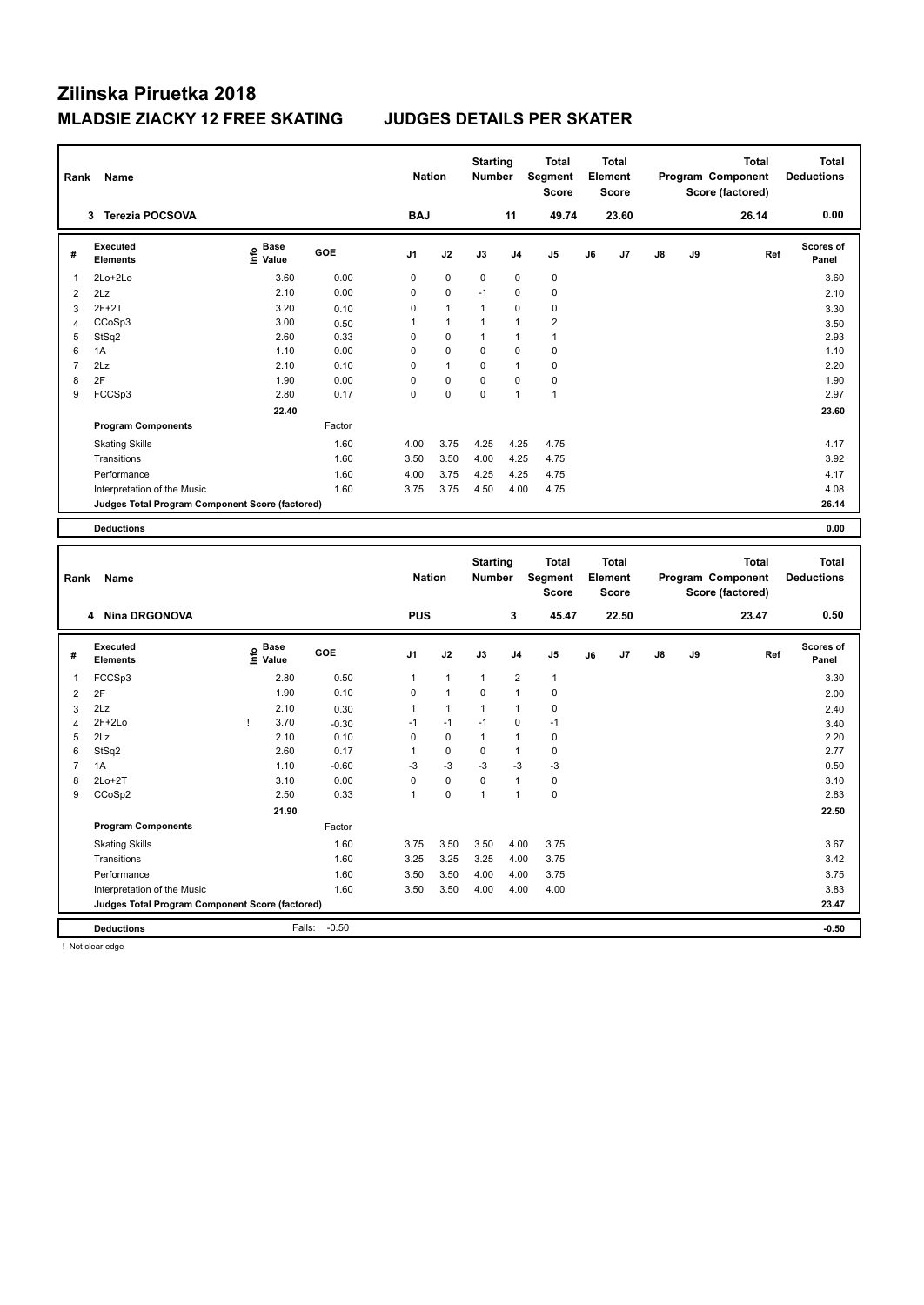| Rank           | Name<br>5 Lucia KOLMANOVA                       |              |                      |            | <b>Nation</b>  |             | <b>Starting</b><br><b>Number</b> |                | <b>Total</b><br>Segment<br><b>Score</b> |    | <b>Total</b><br>Element<br><b>Score</b> |               |    | Total<br>Program Component<br>Score (factored) | Total<br><b>Deductions</b> |
|----------------|-------------------------------------------------|--------------|----------------------|------------|----------------|-------------|----------------------------------|----------------|-----------------------------------------|----|-----------------------------------------|---------------|----|------------------------------------------------|----------------------------|
|                |                                                 |              |                      |            | <b>PUK</b>     |             |                                  | $\mathbf 1$    | 43.90                                   |    | 20.30                                   |               |    | 23.60                                          | 0.00                       |
| #              | <b>Executed</b><br><b>Elements</b>              | <u>info</u>  | <b>Base</b><br>Value | <b>GOE</b> | J <sub>1</sub> | J2          | J3                               | J <sub>4</sub> | J <sub>5</sub>                          | J6 | J7                                      | $\mathsf{J}8$ | J9 | Ref                                            | <b>Scores of</b><br>Panel  |
|                | $2Lz+2Lo<$                                      | $\checkmark$ | 3.40                 | $-0.30$    | $-1$           | $-1$        | $-1$                             | $-1$           | $-1$                                    |    |                                         |               |    |                                                | 3.10                       |
| $\overline{2}$ | $2F+2Lo<$                                       | $\prec$      | 3.20                 | $-0.30$    | $-1$           | $-1$        | $-1$                             | $-1$           | $-1$                                    |    |                                         |               |    |                                                | 2.90                       |
| 3              | 1A                                              |              | 1.10                 | 0.00       | 0              | $\mathbf 0$ | $\Omega$                         | $\mathbf 0$    | 0                                       |    |                                         |               |    |                                                | 1.10                       |
| 4              | FCCSp3                                          |              | 2.80                 | 0.00       | 0              | 0           | $\mathbf 0$                      | $\overline{1}$ | $\pmb{0}$                               |    |                                         |               |    |                                                | 2.80                       |
| 5              | 2Lz                                             |              | 2.10                 | 0.00       | 0              | $\mathbf 0$ | $-1$                             | $\mathbf 0$    | 0                                       |    |                                         |               |    |                                                | 2.10                       |
| 6              | 2F                                              |              | 1.90                 | 0.00       | 0              | $\pmb{0}$   | $\Omega$                         | 0              | 0                                       |    |                                         |               |    |                                                | 1.90                       |
| 7              | StSq2                                           |              | 2.60                 | 0.00       | 0              | $\mathbf 0$ | $\Omega$                         | $\mathbf 0$    | 0                                       |    |                                         |               |    |                                                | 2.60                       |
| 8              | 2S                                              |              | 1.30                 | 0.00       | 0              | $\pmb{0}$   | 0                                | $\Omega$       | 0                                       |    |                                         |               |    |                                                | 1.30                       |
| 9              | CCoSp2                                          |              | 2.50                 | 0.00       | 0              | $\mathbf 0$ | 0                                | 0              | $\pmb{0}$                               |    |                                         |               |    |                                                | 2.50                       |
|                |                                                 |              | 20.90                |            |                |             |                                  |                |                                         |    |                                         |               |    |                                                | 20.30                      |
|                | <b>Program Components</b>                       |              |                      | Factor     |                |             |                                  |                |                                         |    |                                         |               |    |                                                |                            |
|                | <b>Skating Skills</b>                           |              |                      | 1.60       | 3.50           | 3.50        | 3.75                             | 4.00           | 3.75                                    |    |                                         |               |    |                                                | 3.67                       |
|                | Transitions                                     |              |                      | 1.60       | 3.25           | 3.25        | 3.50                             | 3.75           | 3.75                                    |    |                                         |               |    |                                                | 3.50                       |
|                | Performance                                     |              |                      | 1.60       | 3.50           | 3.50        | 4.00                             | 4.00           | 3.75                                    |    |                                         |               |    |                                                | 3.75                       |
|                | Interpretation of the Music                     |              |                      | 1.60       | 3.25           | 3.50        | 4.00                             | 4.00           | 4.00                                    |    |                                         |               |    |                                                | 3.83                       |
|                | Judges Total Program Component Score (factored) |              |                      |            |                |             |                                  |                |                                         |    |                                         |               |    |                                                | 23.60                      |
|                | <b>Deductions</b>                               |              |                      |            |                |             |                                  |                |                                         |    |                                         |               |    |                                                | 0.00                       |

< Under-rotated jump

| Rank | Name                                            | <b>Nation</b>                    |         | <b>Starting</b><br><b>Number</b> |              | <b>Total</b><br>Segment<br><b>Score</b> |                | <b>Total</b><br>Element<br><b>Score</b> |    |       | <b>Total</b><br>Program Component<br>Score (factored) | <b>Total</b><br><b>Deductions</b> |       |                    |
|------|-------------------------------------------------|----------------------------------|---------|----------------------------------|--------------|-----------------------------------------|----------------|-----------------------------------------|----|-------|-------------------------------------------------------|-----------------------------------|-------|--------------------|
|      | <b>Nina GUDERNOVA</b><br>6                      |                                  |         | <b>BAP</b>                       |              |                                         | $\mathbf{2}$   | 43.29                                   |    | 21.43 |                                                       |                                   | 21.86 | 0.00               |
| #    | Executed<br><b>Elements</b>                     | <b>Base</b><br>e Base<br>⊆ Value | GOE     | J <sub>1</sub>                   | J2           | J3                                      | J <sub>4</sub> | J5                                      | J6 | J7    | $\mathsf{J}8$                                         | J9                                | Ref   | Scores of<br>Panel |
| 1    | 2Lze                                            | 1.50<br>e                        | $-0.60$ | $-2$                             | $-2$         | $-2$                                    | $-2$           | $-1$                                    |    |       |                                                       |                                   |       | 0.90               |
| 2    | $2F+2T$                                         | 3.20                             | 0.00    | 0                                | $\mathbf 0$  | $\mathbf 0$                             | $\mathbf{1}$   | $\pmb{0}$                               |    |       |                                                       |                                   |       | 3.20               |
| 3    | 1A                                              | 1.10                             | 0.00    | 0                                | $\pmb{0}$    | $\mathbf 0$                             | 0              | 0                                       |    |       |                                                       |                                   |       | 1.10               |
| 4    | FCCSp3                                          | 2.80                             | 0.33    | 0                                | $\mathbf{1}$ | 0                                       | $\mathbf{1}$   | $\mathbf{1}$                            |    |       |                                                       |                                   |       | 3.13               |
| 5    | $2Lo+2T$                                        | 3.10                             | 0.00    | $\mathbf 0$                      | $\mathbf 0$  | $\mathbf 0$                             | $\mathbf 0$    | $\pmb{0}$                               |    |       |                                                       |                                   |       | 3.10               |
| 6    | 2Lo                                             | 1.80                             | 0.00    | $\Omega$                         | $\mathbf 0$  | $\mathbf 0$                             | $\mathbf 0$    | $\mathbf 0$                             |    |       |                                                       |                                   |       | 1.80               |
|      | StSq3                                           | 3.30                             | 0.00    | 0                                | 0            | $\Omega$                                | $\mathbf{1}$   | 0                                       |    |       |                                                       |                                   |       | 3.30               |
| 8    | 2F                                              | 1.90                             | 0.00    | $-1$                             | 0            | $\Omega$                                | 0              | 0                                       |    |       |                                                       |                                   |       | 1.90               |
| 9    | CCoSp3                                          | 3.00                             | 0.00    | 0                                | $\mathbf 0$  | $\mathbf 0$                             | $\mathbf{1}$   | $\mathbf 0$                             |    |       |                                                       |                                   |       | 3.00               |
|      |                                                 | 21.70                            |         |                                  |              |                                         |                |                                         |    |       |                                                       |                                   |       | 21.43              |
|      | <b>Program Components</b>                       |                                  | Factor  |                                  |              |                                         |                |                                         |    |       |                                                       |                                   |       |                    |
|      | <b>Skating Skills</b>                           |                                  | 1.60    | 3.25                             | 3.25         | 3.50                                    | 4.00           | 3.75                                    |    |       |                                                       |                                   |       | 3.50               |
|      | Transitions                                     |                                  | 1.60    | 3.00                             | 3.00         | 3.50                                    | 3.75           | 3.50                                    |    |       |                                                       |                                   |       | 3.33               |
|      | Performance                                     |                                  | 1.60    | 3.25                             | 3.25         | 3.25                                    | 4.00           | 3.50                                    |    |       |                                                       |                                   |       | 3.33               |
|      | Interpretation of the Music                     |                                  | 1.60    | 3.00                             | 3.25         | 3.50                                    | 4.00           | 3.75                                    |    |       |                                                       |                                   |       | 3.50               |
|      | Judges Total Program Component Score (factored) |                                  |         |                                  |              |                                         |                |                                         |    |       |                                                       |                                   |       | 21.86              |
|      | <b>Deductions</b>                               |                                  |         |                                  |              |                                         |                |                                         |    |       |                                                       |                                   |       | 0.00               |

e Wrong edge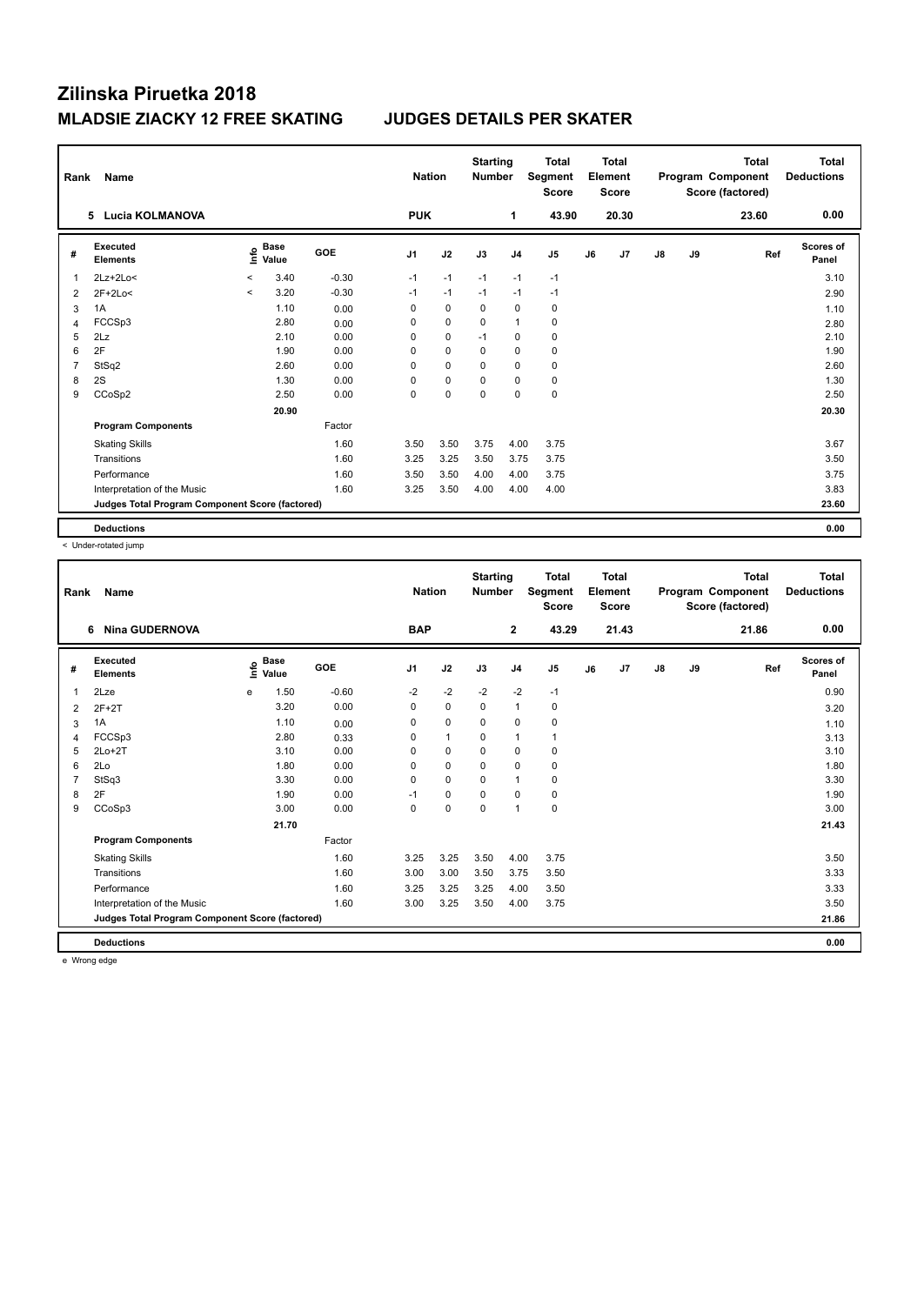| Rank           | Name                                            | <b>Nation</b> |                      | <b>Starting</b><br><b>Number</b> |                | <b>Total</b><br>Segment<br><b>Score</b> |             | <b>Total</b><br>Element<br><b>Score</b> |                |    | <b>Total</b><br>Program Component<br>Score (factored) | Total<br><b>Deductions</b> |    |       |                    |
|----------------|-------------------------------------------------|---------------|----------------------|----------------------------------|----------------|-----------------------------------------|-------------|-----------------------------------------|----------------|----|-------------------------------------------------------|----------------------------|----|-------|--------------------|
|                | <b>Masa MOSKOVA</b><br>7                        |               |                      |                                  | <b>NMV</b>     |                                         |             | 16                                      | 42.60          |    | 20.07                                                 |                            |    | 22.53 | 0.00               |
| #              | Executed<br><b>Elements</b>                     | ١nfo          | <b>Base</b><br>Value | <b>GOE</b>                       | J <sub>1</sub> | J2                                      | J3          | J <sub>4</sub>                          | J <sub>5</sub> | J6 | J7                                                    | $\mathsf{J}8$              | J9 | Ref   | Scores of<br>Panel |
| 1              | $2Lz + 2Lo$                                     |               | 3.90                 | $-0.30$                          | $-1$           | $-1$                                    | $\mathbf 0$ | $-1$                                    | $-1$           |    |                                                       |                            |    |       | 3.60               |
| $\overline{2}$ | 2S                                              |               | 1.30                 | 0.07                             | 0              | $\mathbf{1}$                            | 0           | $\overline{1}$                          | $-1$           |    |                                                       |                            |    |       | 1.37               |
| 3              | 1A                                              |               | 1.10                 | 0.07                             | 0              | $\mathbf 0$                             | 1           | $\overline{1}$                          | $\pmb{0}$      |    |                                                       |                            |    |       | 1.17               |
| 4              | FCCSp3                                          |               | 2.80                 | 0.33                             | $-1$           | $\mathbf 0$                             | 1           | $\overline{1}$                          | $\mathbf{1}$   |    |                                                       |                            |    |       | 3.13               |
| 5              | $2F+2Lo$                                        |               | 3.70                 | 0.00                             | 0              | $\mathbf 0$                             | 0           | 0                                       | 0              |    |                                                       |                            |    |       | 3.70               |
| 6              | 2Lze                                            | e             | 1.50                 | $-0.60$                          | $-2$           | $-2$                                    | $-2$        | $-2$                                    | $-2$           |    |                                                       |                            |    |       | 0.90               |
| 7              | 2F                                              |               | 1.90                 | 0.00                             | $-1$           | $\Omega$                                | $\Omega$    | $\mathbf 0$                             | 0              |    |                                                       |                            |    |       | 1.90               |
| 8              | StSq2                                           |               | 2.60                 | 0.00                             | 0              | $\mathbf 0$                             | 0           | 0                                       | 0              |    |                                                       |                            |    |       | 2.60               |
| 9              | CCoSp1V                                         |               | 1.70                 | 0.00                             | 0              | $\pmb{0}$                               | 0           | $\overline{1}$                          | $\pmb{0}$      |    |                                                       |                            |    |       | 1.70               |
|                |                                                 |               | 20.50                |                                  |                |                                         |             |                                         |                |    |                                                       |                            |    |       | 20.07              |
|                | <b>Program Components</b>                       |               |                      | Factor                           |                |                                         |             |                                         |                |    |                                                       |                            |    |       |                    |
|                | <b>Skating Skills</b>                           |               |                      | 1.60                             | 3.50           | 3.75                                    | 3.50        | 4.00                                    | 3.25           |    |                                                       |                            |    |       | 3.58               |
|                | Transitions                                     |               |                      | 1.60                             | 3.25           | 3.50                                    | 3.25        | 4.00                                    | 3.25           |    |                                                       |                            |    |       | 3.33               |
|                | Performance                                     |               |                      | 1.60                             | 3.50           | 3.50                                    | 3.50        | 4.00                                    | 3.50           |    |                                                       |                            |    |       | 3.50               |
|                | Interpretation of the Music                     |               |                      | 1.60                             | 3.25           | 3.50                                    | 3.75        | 3.75                                    | 3.75           |    |                                                       |                            |    |       | 3.67               |
|                | Judges Total Program Component Score (factored) |               |                      |                                  |                |                                         |             |                                         |                |    |                                                       |                            |    |       | 22.53              |
|                | <b>Deductions</b>                               |               |                      |                                  |                |                                         |             |                                         |                |    |                                                       |                            |    |       | 0.00               |

e Wrong edge ! Not clear edge

| Rank | Name<br>Ela ZAMECNIKOVA<br>8                    |                                    |         |                | <b>Nation</b> | <b>Starting</b><br><b>Number</b> |                | Total<br>Segment<br><b>Score</b> |    | <b>Total</b><br>Element<br><b>Score</b> |               |    | <b>Total</b><br>Program Component<br>Score (factored) | <b>Total</b><br><b>Deductions</b> |
|------|-------------------------------------------------|------------------------------------|---------|----------------|---------------|----------------------------------|----------------|----------------------------------|----|-----------------------------------------|---------------|----|-------------------------------------------------------|-----------------------------------|
|      |                                                 |                                    |         | <b>HAM</b>     |               |                                  | 4              | 39.57                            |    | 19.83                                   |               |    | 19.74                                                 | 0.00                              |
| #    | Executed<br><b>Elements</b>                     | <b>Base</b><br>$\frac{6}{5}$ Value | GOE     | J <sub>1</sub> | J2            | J3                               | J <sub>4</sub> | J <sub>5</sub>                   | J6 | J7                                      | $\mathsf{J}8$ | J9 | Ref                                                   | <b>Scores of</b><br>Panel         |
| 1    | 2F                                              | 1.90                               | 0.00    | 0              | $\pmb{0}$     | $\mathbf 0$                      | $\mathbf 0$    | 0                                |    |                                         |               |    |                                                       | 1.90                              |
| 2    | $2Lz+2T$                                        | 3.40                               | 0.10    | $\Omega$       | $\mathbf 0$   | 1                                | $\mathbf{1}$   | 0                                |    |                                         |               |    |                                                       | 3.50                              |
| 3    | 2F                                              | 1.90                               | 0.00    | 0              | $\mathbf 0$   | 0                                | 0              | 0                                |    |                                         |               |    |                                                       | 1.90                              |
| 4    | FCSp2                                           | 2.30                               | 0.00    | $\Omega$       | $\mathbf 0$   | $\Omega$                         | $\mathbf 0$    | 0                                |    |                                         |               |    |                                                       | 2.30                              |
| 5    | 1Lz                                             | 0.60                               | 0.00    | 0              | $\mathbf 0$   | 0                                | 0              | 0                                |    |                                         |               |    |                                                       | 0.60                              |
| 6    | StSq2                                           | 2.60                               | $-0.17$ | $-1$           | $-1$          | 0                                | $\mathbf 0$    | 0                                |    |                                         |               |    |                                                       | 2.43                              |
|      | $1A+2T$                                         | 2.40                               | 0.00    | 0              | 0             | 0                                | $\mathbf 0$    | 0                                |    |                                         |               |    |                                                       | 2.40                              |
| 8    | 2Lo                                             | 1.80                               | 0.00    | $\Omega$       | $\mathbf 0$   | $\Omega$                         | $\mathbf 0$    | $\pmb{0}$                        |    |                                         |               |    |                                                       | 1.80                              |
| 9    | CCoSp3                                          | 3.00                               | 0.00    | 0              | $\pmb{0}$     | 0                                | $\mathbf 0$    | 0                                |    |                                         |               |    |                                                       | 3.00                              |
|      |                                                 | 19.90                              |         |                |               |                                  |                |                                  |    |                                         |               |    |                                                       | 19.83                             |
|      | <b>Program Components</b>                       |                                    | Factor  |                |               |                                  |                |                                  |    |                                         |               |    |                                                       |                                   |
|      | <b>Skating Skills</b>                           |                                    | 1.60    | 2.75           | 3.00          | 3.00                             | 3.50           | 3.50                             |    |                                         |               |    |                                                       | 3.17                              |
|      | Transitions                                     |                                    | 1.60    | 2.50           | 2.75          | 3.25                             | 3.50           | 3.50                             |    |                                         |               |    |                                                       | 3.17                              |
|      | Performance                                     |                                    | 1.60    | 2.75           | 3.00          | 2.50                             | 3.25           | 3.50                             |    |                                         |               |    |                                                       | 3.00                              |
|      | Interpretation of the Music                     |                                    | 1.60    | 2.75           | 3.00          | 2.25                             | 3.25           | 3.25                             |    |                                         |               |    |                                                       | 3.00                              |
|      | Judges Total Program Component Score (factored) |                                    |         |                |               |                                  |                |                                  |    |                                         |               |    |                                                       | 19.74                             |
|      | <b>Deductions</b>                               |                                    |         |                |               |                                  |                |                                  |    |                                         |               |    |                                                       | 0.00                              |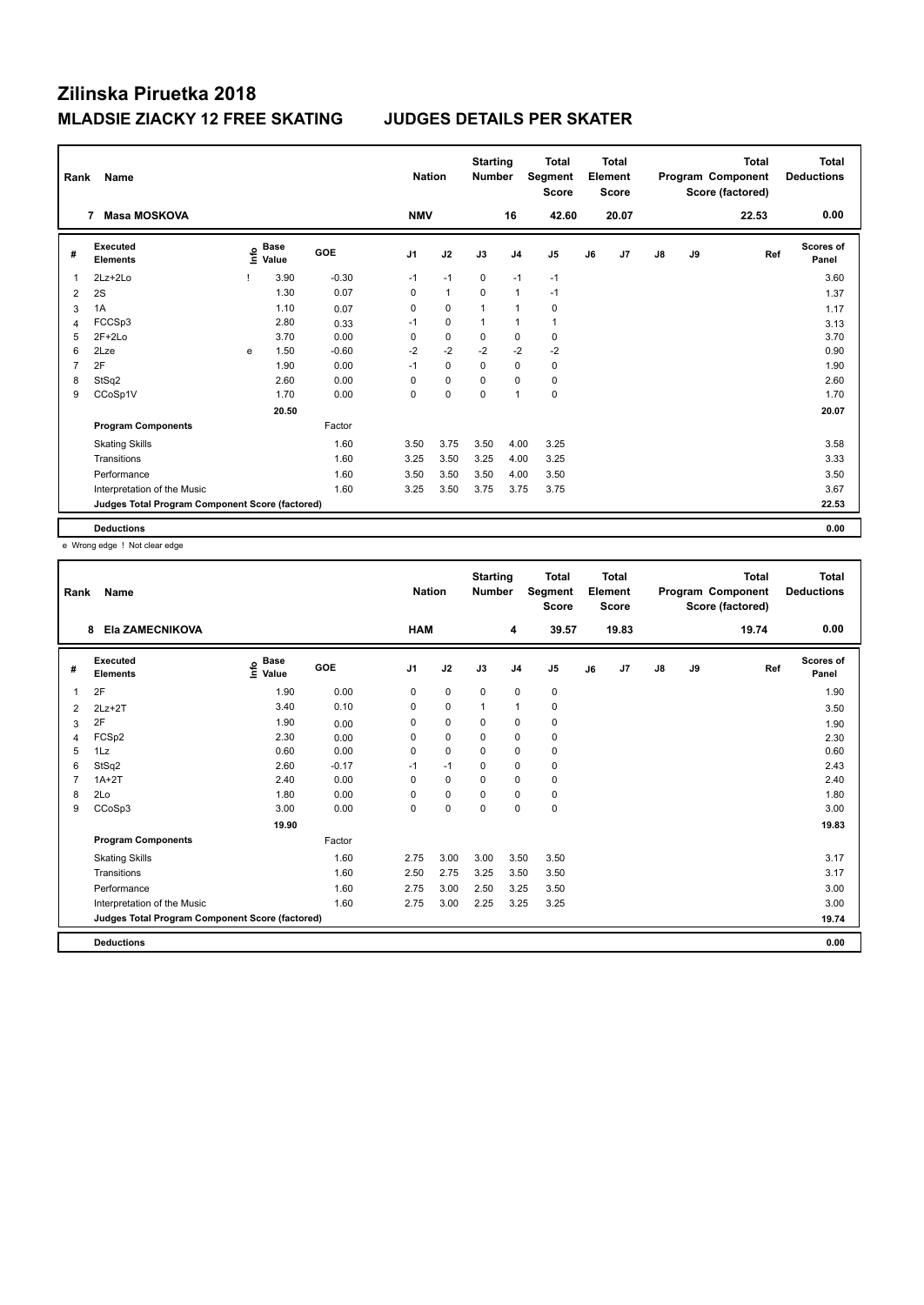| Rank           | Name                                            |                                           |         | <b>Nation</b>  |             | <b>Starting</b><br><b>Number</b> |                | <b>Total</b><br>Segment<br><b>Score</b> |    | <b>Total</b><br>Element<br>Score |    |    | <b>Total</b><br>Program Component<br>Score (factored) | <b>Total</b><br><b>Deductions</b> |
|----------------|-------------------------------------------------|-------------------------------------------|---------|----------------|-------------|----------------------------------|----------------|-----------------------------------------|----|----------------------------------|----|----|-------------------------------------------------------|-----------------------------------|
|                | 9 Greta GAJDOSOVA                               |                                           |         | ZAK            |             |                                  | 9              | 37.73                                   |    | 17.20                            |    |    | 20.53                                                 | 0.00                              |
| #              | <b>Executed</b><br><b>Elements</b>              | $\frac{e}{E}$ Base<br>$\frac{e}{E}$ Value | GOE     | J <sub>1</sub> | J2          | J3                               | J <sub>4</sub> | J5                                      | J6 | J <sub>7</sub>                   | J8 | J9 | Ref                                                   | Scores of<br>Panel                |
| 1              | 2S                                              | 1.30                                      | 0.00    | $\mathbf 0$    | $\pmb{0}$   | $\mathbf 0$                      | $\mathbf 0$    | $-1$                                    |    |                                  |    |    |                                                       | 1.30                              |
| $\overline{2}$ | $2F+2T$                                         | 3.20                                      | 0.00    | $\mathbf 0$    | 0           | $\mathbf 0$                      | $\mathbf 0$    | 0                                       |    |                                  |    |    |                                                       | 3.20                              |
| 3              | $2Lo+2T$                                        | 3.10                                      | 0.00    | $\mathbf 0$    | $\pmb{0}$   | $-1$                             | $\mathbf 0$    | 0                                       |    |                                  |    |    |                                                       | 3.10                              |
| 4              | 2F                                              | 1.90                                      | 0.00    | $\mathbf 0$    | $\pmb{0}$   | $\mathbf 0$                      | 0              | 0                                       |    |                                  |    |    |                                                       | 1.90                              |
| 5              | FCCSp2                                          | 2.30                                      | $-0.10$ | $-1$           | $\mathbf 0$ | $\mathbf 0$                      | $-1$           | $\mathbf{1}$                            |    |                                  |    |    |                                                       | 2.20                              |
| 6              | 2Lo                                             | 1.80                                      | 0.00    | $\mathbf 0$    | $\mathbf 0$ | $\mathbf 0$                      | $\mathbf 0$    | $\mathbf 0$                             |    |                                  |    |    |                                                       | 1.80                              |
| $\overline{7}$ | CCoSp                                           | 0.00                                      | 0.00    |                | L,          |                                  |                |                                         |    |                                  |    |    |                                                       | 0.00                              |
| 8              | StSq2                                           | 2.60                                      | 0.00    | $\mathbf 0$    | $\pmb{0}$   | $\mathbf 0$                      | $\mathbf 0$    | 0                                       |    |                                  |    |    |                                                       | 2.60                              |
| 9              | 1A                                              | 1.10                                      | 0.00    | $\pmb{0}$      | $\pmb{0}$   | $\mathbf 0$                      | 0              | $\pmb{0}$                               |    |                                  |    |    |                                                       | 1.10                              |
|                |                                                 | 17.30                                     |         |                |             |                                  |                |                                         |    |                                  |    |    |                                                       | 17.20                             |
|                | <b>Program Components</b>                       |                                           | Factor  |                |             |                                  |                |                                         |    |                                  |    |    |                                                       |                                   |
|                | <b>Skating Skills</b>                           |                                           | 1.60    | 3.25           | 3.25        | 3.25                             | 3.50           | 3.00                                    |    |                                  |    |    |                                                       | 3.25                              |
|                | Transitions                                     |                                           | 1.60    | 3.00           | 3.00        | 2.75                             | 3.25           | 3.25                                    |    |                                  |    |    |                                                       | 3.08                              |
|                | Performance                                     |                                           | 1.60    | 3.25           | 3.25        | 3.25                             | 3.50           | 3.75                                    |    |                                  |    |    |                                                       | 3.33                              |
|                | Interpretation of the Music                     |                                           | 1.60    | 3.00           | 3.25        | 3.00                             | 3.25           | 3.75                                    |    |                                  |    |    |                                                       | 3.17                              |
|                | Judges Total Program Component Score (factored) |                                           |         |                |             |                                  |                |                                         |    |                                  |    |    |                                                       | 20.53                             |
|                |                                                 |                                           |         |                |             |                                  |                |                                         |    |                                  |    |    |                                                       |                                   |
|                | <b>Deductions</b>                               |                                           |         |                |             |                                  |                |                                         |    |                                  |    |    |                                                       | 0.00                              |
|                |                                                 |                                           |         |                |             |                                  |                |                                         |    |                                  |    |    |                                                       |                                   |
| Rank           | Name                                            |                                           |         | <b>Nation</b>  |             | <b>Starting</b><br><b>Number</b> |                | <b>Total</b><br>Segment                 |    | <b>Total</b><br>Element          |    |    | <b>Total</b><br>Program Component                     | <b>Total</b><br><b>Deductions</b> |
|                | 10 Olivia SIMONCIKOVA                           |                                           |         | BB             |             |                                  | 8              | Score<br>37.13                          |    | <b>Score</b><br>19.00            |    |    | Score (factored)<br>18.13                             | 0.00                              |
| #              | Executed                                        |                                           | GOE     | J1             | J2          | J3                               | J4             | J5                                      | J6 | J7                               | J8 | J9 | Ref                                                   | Scores of                         |
|                | <b>Elements</b>                                 | $rac{e}{E}$ Base                          |         |                |             |                                  |                |                                         |    |                                  |    |    |                                                       | Panel                             |
| 1              | 2Lo+2Lo                                         | 3.60                                      | 0.00    | $\mathbf 0$    | $\pmb{0}$   | $\mathbf 0$                      | $\mathbf 0$    | 0                                       |    |                                  |    |    |                                                       | 3.60                              |
| $\overline{2}$ | $2F+2T$                                         | 3.20                                      | 0.00    | $\mathbf 0$    | $\pmb{0}$   | $\mathbf 0$                      | $\mathbf 0$    | $-1$                                    |    |                                  |    |    |                                                       | 3.20                              |
| 3              | 2F<                                             | $\overline{\phantom{a}}$<br>1.40          | $-0.30$ | $-1$           | $-1$        | $-1$                             | $-1$           | $-1$                                    |    |                                  |    |    |                                                       | 1.10                              |
| $\overline{4}$ | CCoSp3                                          | 3.00                                      | 0.00    | $\mathbf 0$    | $\pmb{0}$   | $\mathbf{1}$                     | $\mathbf 0$    | 0                                       |    |                                  |    |    |                                                       | 3.00                              |
| 5              | StSq1                                           | 1.80                                      | 0.00    | $\mathbf 0$    | $\mathbf 0$ | $\mathbf 0$                      | $\mathbf 0$    | 0                                       |    |                                  |    |    |                                                       | 1.80                              |
| 6              | 2S                                              | 1.30                                      | 0.00    | $\mathbf 0$    | $\pmb{0}$   | $\mathbf 0$                      | 0              | 0                                       |    |                                  |    |    |                                                       | 1.30                              |
| $\overline{7}$ | 2S                                              | 1.30                                      | 0.00    | $\mathbf 0$    | $\pmb{0}$   | $\mathbf 0$                      | $\mathbf 0$    | 0                                       |    |                                  |    |    |                                                       | 1.30                              |
| 8              | FSSp3                                           | 2.60                                      | 0.00    | $-1$           | $\pmb{0}$   | $\mathbf 0$                      | $\mathbf{1}$   | $\pmb{0}$                               |    |                                  |    |    |                                                       | 2.60                              |
| 9              | 1A                                              | 1.10                                      | 0.00    | $\mathbf 0$    | $\mathbf 0$ | $\mathbf 0$                      | $\mathbf 0$    | $\mathbf 0$                             |    |                                  |    |    |                                                       | 1.10                              |
|                |                                                 | 19.30                                     |         |                |             |                                  |                |                                         |    |                                  |    |    |                                                       | 19.00                             |
|                | <b>Program Components</b>                       |                                           | Factor  |                |             |                                  |                |                                         |    |                                  |    |    |                                                       |                                   |
|                | <b>Skating Skills</b>                           |                                           | 1.60    | 3.00           | 3.25        | 3.00                             | 3.25           | 2.50                                    |    |                                  |    |    |                                                       | 3.08                              |
|                | Transitions                                     |                                           | 1.60    | 2.50           | 3.00        | 2.50                             | 3.25           | 2.50                                    |    |                                  |    |    |                                                       | 2.67                              |
|                | Performance                                     |                                           | 1.60    | 2.75           | 3.00        | 2.75                             | 3.00           | 2.50                                    |    |                                  |    |    |                                                       | 2.83                              |
|                | Interpretation of the Music                     |                                           | 1.60    | 2.75           | 2.75        | 2.75                             | 3.00           | 2.50                                    |    |                                  |    |    |                                                       | 2.75                              |
|                | Judges Total Program Component Score (factored) |                                           |         |                |             |                                  |                |                                         |    |                                  |    |    |                                                       | 18.13                             |

< Under-rotated jump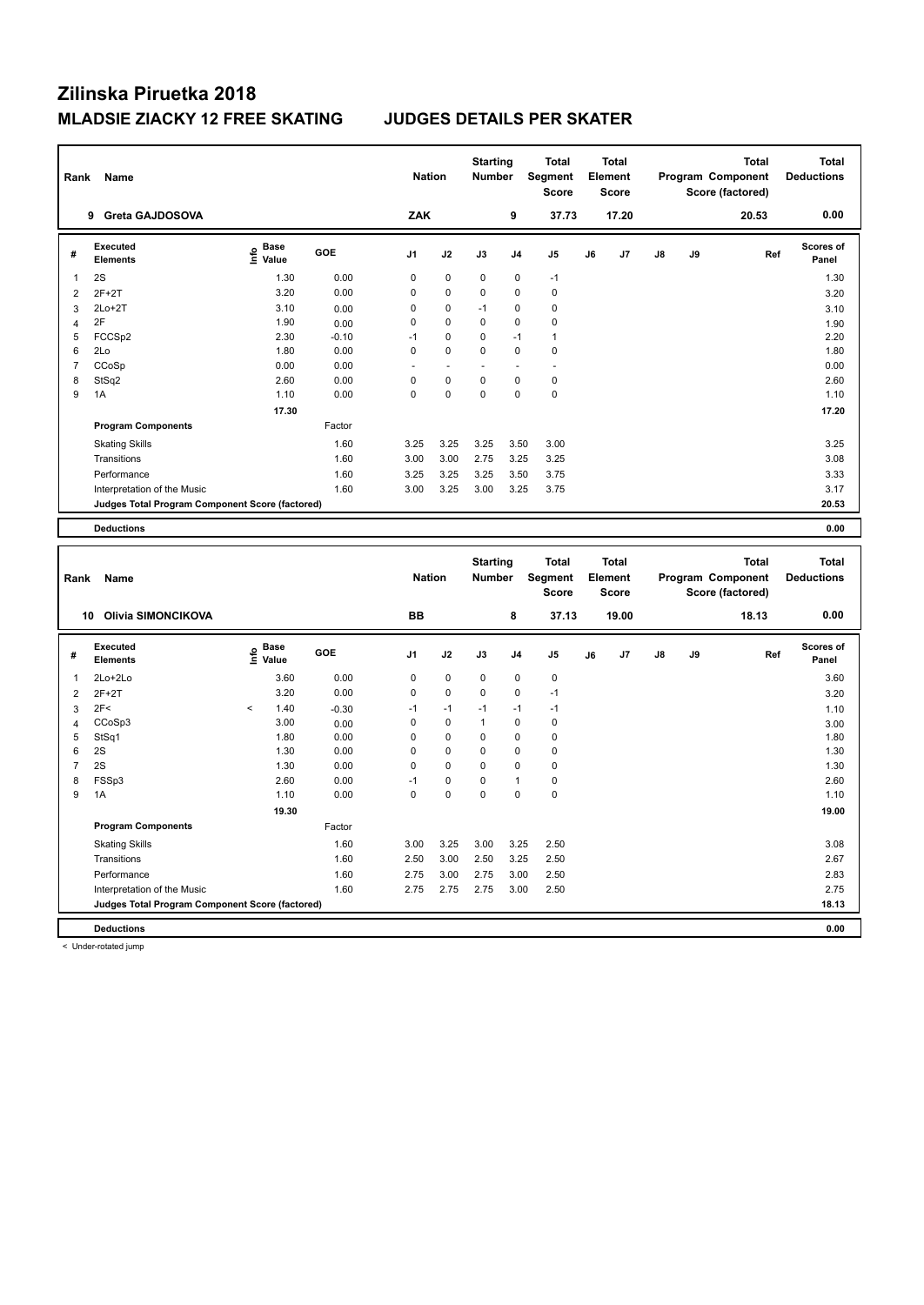| Rank           | Name<br><b>Laura DEBNAROVA</b><br>11            |         |                          |         | <b>Nation</b>  |             | <b>Starting</b><br><b>Number</b> |                | <b>Total</b><br>Segment<br><b>Score</b> |    | <b>Total</b><br>Element<br><b>Score</b> |    |    | <b>Total</b><br>Program Component<br>Score (factored) | Total<br><b>Deductions</b> |
|----------------|-------------------------------------------------|---------|--------------------------|---------|----------------|-------------|----------------------------------|----------------|-----------------------------------------|----|-----------------------------------------|----|----|-------------------------------------------------------|----------------------------|
|                |                                                 |         |                          |         | <b>ZVM</b>     |             |                                  | 15             | 35.17                                   |    | 15.57                                   |    |    | 19.60                                                 | 0.00                       |
| #              | Executed<br><b>Elements</b>                     | έ       | $_{\circ}$ Base<br>Value | GOE     | J <sub>1</sub> | J2          | J3                               | J <sub>4</sub> | J <sub>5</sub>                          | J6 | J7                                      | J8 | J9 | Ref                                                   | <b>Scores of</b><br>Panel  |
|                | $2Lz+2Lo<<$                                     |         | 2.60                     | $-0.40$ | $-1$           | $-1$        | $-2$                             | $-2$           | $-1$                                    |    |                                         |    |    |                                                       | 2.20                       |
| 2              | CCoSp3                                          |         | 3.00                     | 0.00    | $-1$           | 0           | 0                                | $\mathbf 0$    | 0                                       |    |                                         |    |    |                                                       | 3.00                       |
| 3              | StSq1                                           |         | 1.80                     | 0.00    | $\Omega$       | $\mathbf 0$ | 0                                | $\mathbf 0$    | $\mathbf 0$                             |    |                                         |    |    |                                                       | 1.80                       |
| $\overline{4}$ | 2S                                              |         | 1.30                     | 0.00    | 0              | 0           | 0                                | $\mathbf 0$    | $-1$                                    |    |                                         |    |    |                                                       | 1.30                       |
| 5              | 2F<+2Lo<<                                       | <<      | 1.90                     | $-0.70$ | $-3$           | $-2$        | $-3$                             | $-2$           | $-2$                                    |    |                                         |    |    |                                                       | 1.20                       |
| 6              | 2Lz                                             |         | 1.50                     | $-0.30$ | $-2$           | $-1$        | $-1$                             | $-1$           | $-1$                                    |    |                                         |    |    |                                                       | 1.20                       |
| 7              | 2F<                                             | $\prec$ | 1.40                     | $-0.30$ | $-1$           | $-1$        | $-1$                             | $-1$           | $-1$                                    |    |                                         |    |    |                                                       | 1.10                       |
| 8              | FCSSp3                                          |         | 2.60                     | 0.00    | $-1$           | 0           | 0                                | $\Omega$       | $\mathbf 0$                             |    |                                         |    |    |                                                       | 2.60                       |
| 9              | 1A                                              |         | 1.10                     | 0.07    | $\mathbf 0$    | 0           | $\mathbf{1}$                     | $\overline{1}$ | $\mathbf 0$                             |    |                                         |    |    |                                                       | 1.17                       |
|                |                                                 |         | 17.20                    |         |                |             |                                  |                |                                         |    |                                         |    |    |                                                       | 15.57                      |
|                | <b>Program Components</b>                       |         |                          | Factor  |                |             |                                  |                |                                         |    |                                         |    |    |                                                       |                            |
|                | <b>Skating Skills</b>                           |         |                          | 1.60    | 2.75           | 3.25        | 2.75                             | 3.25           | 3.25                                    |    |                                         |    |    |                                                       | 3.08                       |
|                | Transitions                                     |         |                          | 1.60    | 2.50           | 3.00        | 2.50                             | 3.25           | 3.25                                    |    |                                         |    |    |                                                       | 2.92                       |
|                | Performance                                     |         |                          | 1.60    | 2.75           | 3.25        | 3.00                             | 3.25           | 3.25                                    |    |                                         |    |    |                                                       | 3.17                       |
|                | Interpretation of the Music                     |         |                          | 1.60    | 2.75           | 3.25        | 2.75                             | 3.25           | 3.50                                    |    |                                         |    |    |                                                       | 3.08                       |
|                | Judges Total Program Component Score (factored) |         |                          |         |                |             |                                  |                |                                         |    |                                         |    |    |                                                       | 19.60                      |
|                | <b>Deductions</b>                               |         |                          |         |                |             |                                  |                |                                         |    |                                         |    |    |                                                       | 0.00                       |

< Under-rotated jump << Downgraded jump ! Not clear edge

| Rank | <b>Name</b>                                     |         |                      |            | <b>Nation</b>  |                          | <b>Starting</b><br><b>Number</b> |                          | <b>Total</b><br>Segment<br><b>Score</b> |    | <b>Total</b><br>Element<br><b>Score</b> |               |    | <b>Total</b><br>Program Component<br>Score (factored) | <b>Total</b><br><b>Deductions</b> |
|------|-------------------------------------------------|---------|----------------------|------------|----------------|--------------------------|----------------------------------|--------------------------|-----------------------------------------|----|-----------------------------------------|---------------|----|-------------------------------------------------------|-----------------------------------|
| 12   | <b>Karin BOBCEKOVA</b>                          |         |                      |            | ZAF            |                          |                                  | 6                        | 31.80                                   |    | 12.87                                   |               |    | 18.93                                                 | 0.00                              |
| #    | Executed<br><b>Elements</b>                     | e       | <b>Base</b><br>Value | <b>GOE</b> | J <sub>1</sub> | J2                       | J3                               | J <sub>4</sub>           | J5                                      | J6 | J7                                      | $\mathsf{J}8$ | J9 | Ref                                                   | <b>Scores of</b><br>Panel         |
| 1    | 2Lo<+2T<                                        | $\prec$ | 2.20                 | $-0.40$    | $-1$           | $-1$                     | $-2$                             | $-2$                     | $-1$                                    |    |                                         |               |    |                                                       | 1.80                              |
| 2    | 2S                                              |         | 1.30                 | 0.00       | 0              | $\mathbf 0$              | $\mathbf 0$                      | $-1$                     | 0                                       |    |                                         |               |    |                                                       | 1.30                              |
| 3    | $1A+2T<<$                                       | <<      | 1.50                 | $-0.40$    | $-2$           | $-2$                     | $-2$                             | $-2$                     | $-2$                                    |    |                                         |               |    |                                                       | 1.10                              |
| 4    | FCSSp                                           |         | 0.00                 | 0.00       | ٠              | $\overline{\phantom{a}}$ | ٠                                | $\overline{\phantom{a}}$ | $\overline{\phantom{a}}$                |    |                                         |               |    |                                                       | 0.00                              |
| 5    | StSq1                                           |         | 1.80                 | 0.00       | 0              | $\mathbf 0$              | 0                                | $\pmb{0}$                | 0                                       |    |                                         |               |    |                                                       | 1.80                              |
| 6    | 2Lo                                             |         | 1.80                 | 0.00       | 0              | $\mathbf 0$              | 0                                | 0                        | 0                                       |    |                                         |               |    |                                                       | 1.80                              |
| 7    | 2S                                              |         | 1.30                 | 0.00       | $\Omega$       | $\mathbf 0$              | $\Omega$                         | $\mathbf 0$              | 0                                       |    |                                         |               |    |                                                       | 1.30                              |
| 8    | CCoSp3                                          |         | 3.00                 | 0.00       | 0              | $\mathbf 0$              | $\Omega$                         | 0                        | 0                                       |    |                                         |               |    |                                                       | 3.00                              |
| 9    | 1A                                              |         | 1.10                 | $-0.33$    | $-2$           | $-1$                     | $-2$                             | $-2$                     | $-1$                                    |    |                                         |               |    |                                                       | 0.77                              |
|      |                                                 |         | 14.00                |            |                |                          |                                  |                          |                                         |    |                                         |               |    |                                                       | 12.87                             |
|      | <b>Program Components</b>                       |         |                      | Factor     |                |                          |                                  |                          |                                         |    |                                         |               |    |                                                       |                                   |
|      | <b>Skating Skills</b>                           |         |                      | 1.60       | 3.00           | 3.00                     | 3.00                             | 3.00                     | 4.00                                    |    |                                         |               |    |                                                       | 3.00                              |
|      | Transitions                                     |         |                      | 1.60       | 2.75           | 2.75                     | 3.00                             | 2.75                     | 3.75                                    |    |                                         |               |    |                                                       | 2.83                              |
|      | Performance                                     |         |                      | 1.60       | 2.75           | 3.00                     | 3.25                             | 2.75                     | 3.75                                    |    |                                         |               |    |                                                       | 3.00                              |
|      | Interpretation of the Music                     |         |                      | 1.60       | 2.75           | 3.00                     | 3.25                             | 2.75                     | 4.00                                    |    |                                         |               |    |                                                       | 3.00                              |
|      | Judges Total Program Component Score (factored) |         |                      |            |                |                          |                                  |                          |                                         |    |                                         |               |    |                                                       | 18.93                             |
|      | <b>Deductions</b>                               |         |                      |            |                |                          |                                  |                          |                                         |    |                                         |               |    |                                                       | 0.00                              |

< Under-rotated jump << Downgraded jump